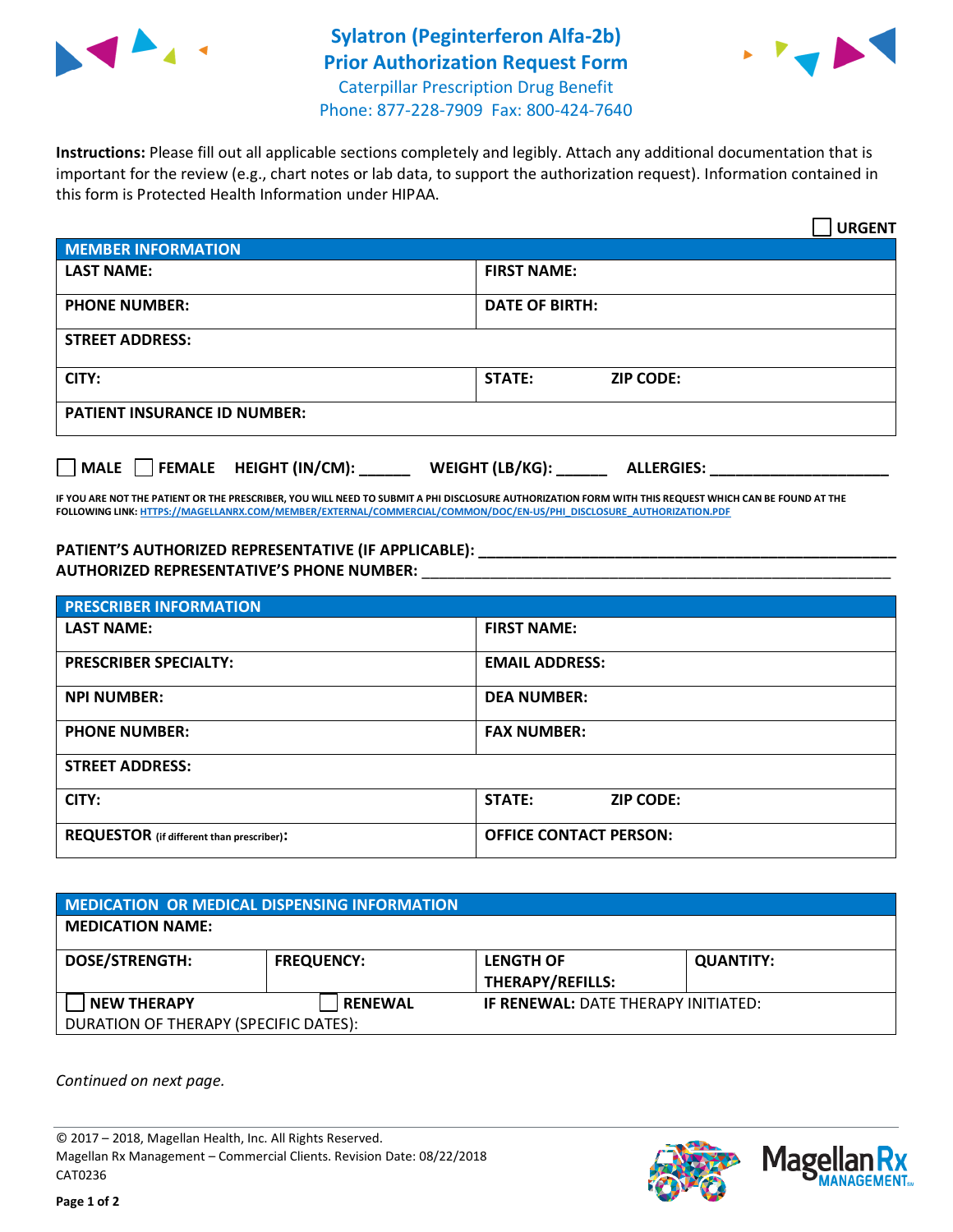



|                                                                                   | MEMBER'S LAST NAME: NAME:<br>MEMBER'S FIRST NAME:                                                                                                                                                                                                                                                       |                                                       |
|-----------------------------------------------------------------------------------|---------------------------------------------------------------------------------------------------------------------------------------------------------------------------------------------------------------------------------------------------------------------------------------------------------|-------------------------------------------------------|
|                                                                                   | 1. HAS THE PATIENT TRIED ANY OTHER MEDICATIONS FOR THIS CONDITION?                                                                                                                                                                                                                                      | YES (if yes, complete below)<br><b>NO</b>             |
| <b>MEDICATION/THERAPY (SPECIFY</b><br>DRUG NAME AND DOSAGE):                      | <b>DURATION OF THERAPY (SPECIFY</b><br>DATES):                                                                                                                                                                                                                                                          | <b>RESPONSE/REASON FOR</b><br><b>FAILURE/ALLERGY:</b> |
| <b>2. LIST DIAGNOSES:</b>                                                         |                                                                                                                                                                                                                                                                                                         | <b>ICD-10:</b>                                        |
| $\Box$ Melanoma<br>□ Other Diagnosis ICD-10 Code(s):                              |                                                                                                                                                                                                                                                                                                         |                                                       |
| PRIOR AUTHORIZATION.                                                              | 3. REQUIRED CLINICAL INFORMATION: PLEASE PROVIDE ALL RELEVANT CLINICAL INFORMATION TO SUPPORT A                                                                                                                                                                                                         |                                                       |
| <b>Clinical Information:</b>                                                      |                                                                                                                                                                                                                                                                                                         |                                                       |
|                                                                                   | Does the melanoma have microscopic or gross nodal involvement? $\Box$ Yes $\Box$ No                                                                                                                                                                                                                     |                                                       |
| lymphadenectomy?□ Yes □ No                                                        | Is Sylatron being used as adjuvant treatment within 84 days of definitive surgical resection, including complete                                                                                                                                                                                        |                                                       |
| lymphadenectomy?*□ Yes □ No                                                       | Will treatment with Sylatron be started within 12 weeks of the submitted date of the surgical resection and                                                                                                                                                                                             |                                                       |
| *Please provide documentation.                                                    |                                                                                                                                                                                                                                                                                                         |                                                       |
| physician feels is important to this review?                                      | Are there any other comments, diagnoses, symptoms, medications tried or failed, and/or any other information the                                                                                                                                                                                        |                                                       |
| information is received.                                                          | Please note: Not all drugs/diagnosis are covered on all plans. This request may be denied unless all required                                                                                                                                                                                           |                                                       |
|                                                                                   | ATTESTATION: I attest the information provided is true and accurate to the best of my knowledge. I understand that                                                                                                                                                                                      |                                                       |
|                                                                                   | the Health Plan, insurer, Medical Group or its designees may perform a routine audit and request the medical                                                                                                                                                                                            |                                                       |
|                                                                                   | information necessary to verify the accuracy of the information reported on this form.                                                                                                                                                                                                                  |                                                       |
| Prescriber Signature or Electronic I.D. Verification:                             |                                                                                                                                                                                                                                                                                                         | Date:                                                 |
|                                                                                   | <b>CONFIDENTIALITY NOTICE:</b> The documents accompanying this transmission contain confidential health information that is legally privileged. If                                                                                                                                                      |                                                       |
| and arrange for the return or destruction of these documents.                     | you are not the intended recipient, you are hereby notified that any disclosure, copying, distribution, or action taken in reliance on the contents<br>of these documents is strictly prohibited. If you have received this information in error, please notify the sender immediately (via return FAX) |                                                       |
|                                                                                   | <b>FAX THIS FORM TO: 800-424-7640</b>                                                                                                                                                                                                                                                                   |                                                       |
|                                                                                   | <b>MAIL REQUESTS TO:</b> Magellan Rx Management Prior Authorization Program; c/o Magellan Health, Inc.                                                                                                                                                                                                  |                                                       |
|                                                                                   | 4801 E. Washington Street, Phoenix, AZ 85034                                                                                                                                                                                                                                                            |                                                       |
|                                                                                   | Phone: 877-228-7909                                                                                                                                                                                                                                                                                     |                                                       |
| © 2017 - 2018, Magellan Health, Inc. All Rights Reserved.                         |                                                                                                                                                                                                                                                                                                         |                                                       |
| Magellan Rx Management - Commercial Clients. Revision Date: 08/22/2018<br>CAT0236 |                                                                                                                                                                                                                                                                                                         | <b>Magell</b>                                         |